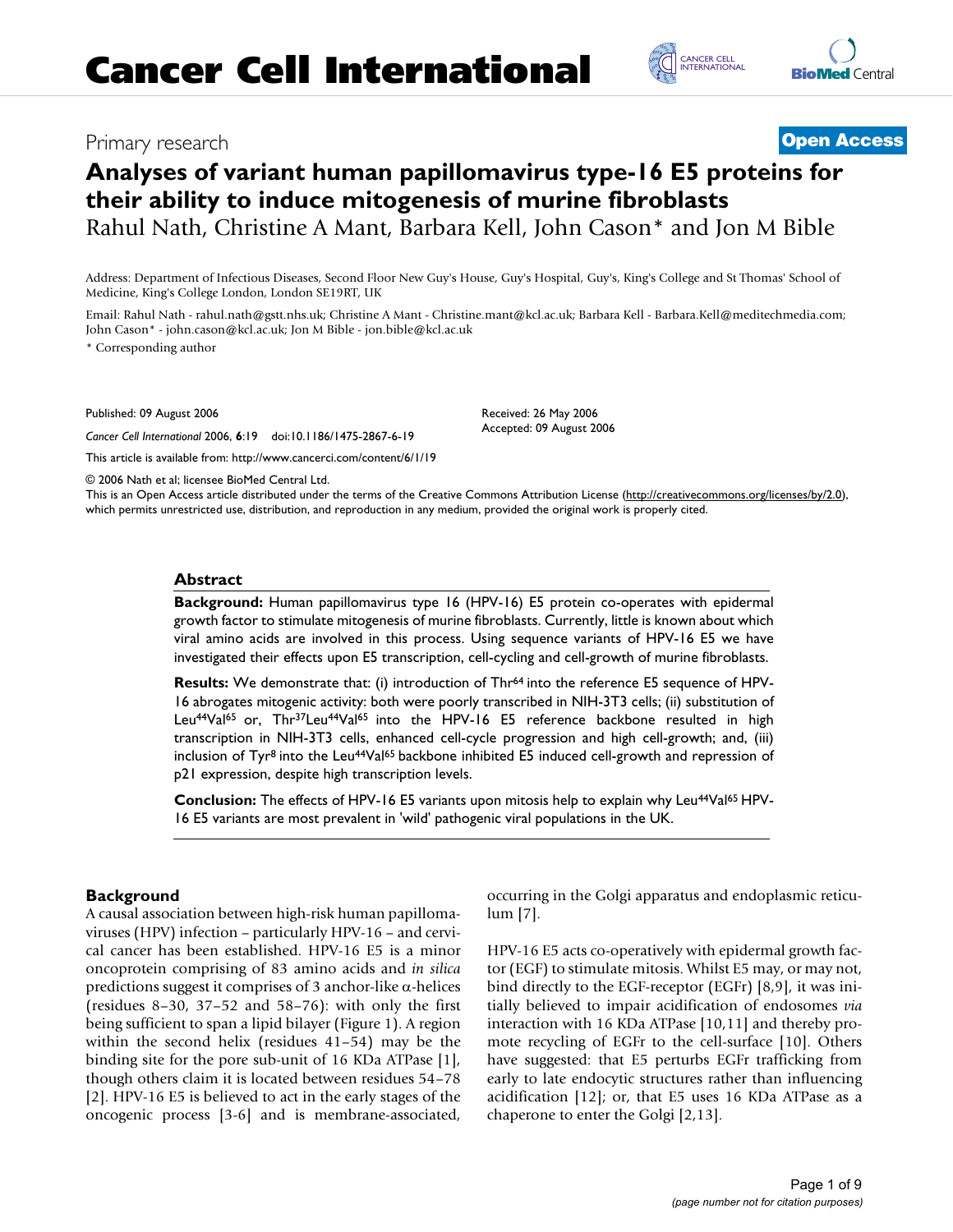

## **Figure 1**

**Putative structure of HPV-16 E5**. Cartoon representation of the averaged results of multiple secondary structure predictions of reference sequence of HPV-16 E5 protein [25, 26] (*e.g*. using programmes at [http://pref.etfos.hr/split/:](http://pref.etfos.hr/split/) data not shown) showing the position of the predicted  $α$ -helices, the proposed voltage gating motif, as well as the amino-acid mutations of the natural variants studied.

Whatever the initial processes, HPV-16 E5 stimulates *c-ras*, causing *c-raf* to attach to plasma membranes, activating enzyme cascades through the MEK and MAP kinases, which in turn migrate to the nucleus to phosphorylate *cfos* transcription factors [[14-](#page-7-0)17]. Ultimately, this permits assembly of activator protein-1 heterodimers from *c-fos* and *c-jun* and stimulation of mitosis [18-20]. E5 can interdict this pathway *via*: (i) the induction of protein-kinase C which activates *c-raf* [21]; (ii) initiation of *c-jun* and *c-fos* and *junB* transcription [22,23]; and (iii), repression of p21 expression (a cyclin-dependant kinase inhibitor which causes pocket-protein phosphorylation, release of E2F and – *via de novo* synthesis of cyclins A, B and E – mitosis [23]: Figure 2).

We have previously described HPV-16 E5 variants which encode novel E5 protein sequences [24]. Here we conjectured that these natural E5 protein variants may have dif-



**Figure 2 Points at which HPV-16 E5 affects the epidermal growth factor signal transduction pathway**. EGF: epidermal growth factor; EGFr: epidermal growth factor receptor; PKC: protein kinase C; AP-1: activator protein 1.

fering mitogenic properties and that the amino acids involved in this process might be discernable. This proposal was based upon evidence that certain HPV-16 E5 variants are more prevalent than others in wild viral populations in our locality. We detected marked differences in the ability of individual HPV-16 E5 variants to induce transcription in stably transfected long-term NIH-3T3 cell lines, changes in cell-cycle profiles and cell-growth. Some variants were more mitogenic than the reference isolate of HPV-16 E5: others which were poorly mitogenic as a result of either amino acid changes or, low transcriptional efficiencies. Interestingly, those HPV-16 E5 variants most frequently detected in our local population (RFLP pattern 2) – and most commonly associated with cervical lesions – were those which had the greatest mitogenic activity *in vitro*.

#### **Results** *HPV E5 constructs*

HPV-16 E5 variants: Leu<sup>44</sup>Val<sup>65</sup> (AJ244882); Thr37Leu44Val65 **(**AJ44863); Thr64**(**AJ244840) [24]; Tyr8Leu44Val65, (AJ24481); the HPV-16 reference E5 sequence [25,26] and HPV-6b E5 were amplified and cloned into *pc*DNA3.1*Myc*-His. For each HPV-16 E5 variant, a control construct, containing a TAA 'stop' codon (at codon position three) was also cloned into *pc*DNA3.1*Myc*-His.

All constructs and 'stop' controls had the correct DNA sequences after cloning (data not shown). T7 'run-off' transcripts were prepared and translated in cell-free wheat-germ expression assays spiked with 35S-labelled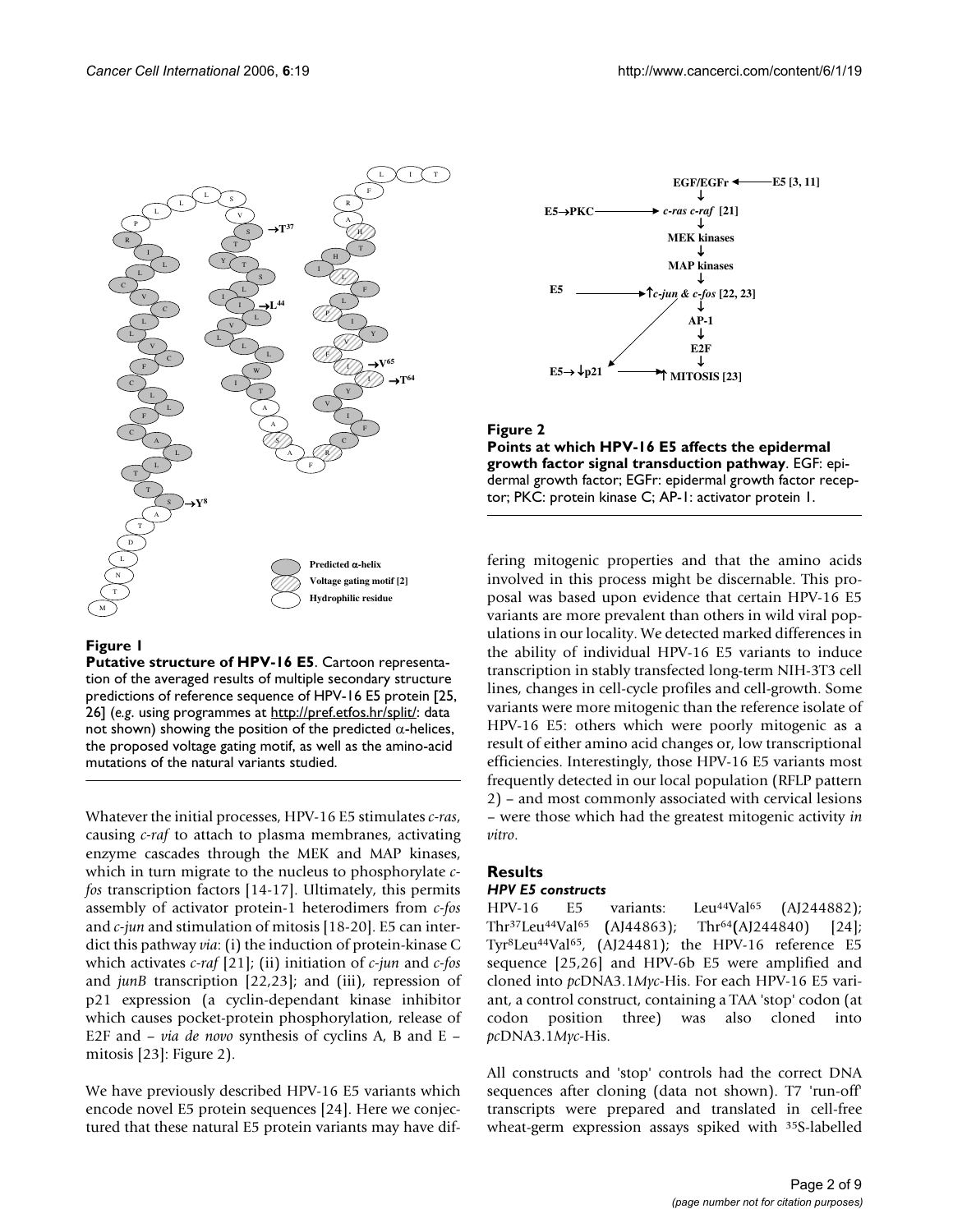cysteine (all have 4 cysteines). Autoradiographs of polyacrylamide gel elecprophoresis (PAGE) gels revealed equivalent levels of *in vitro* translation for all HPV-16 variants, but no evidence of protein products from the equivalent 'stop' controls (Figure 3A), confirming the fidelity of TAA ('stop') codons. However, different HPV-16 E5 variants were transcribed at different levels in stably-transfected (G418-selected) NIH-3T3 cell-lines, with Tyr8Leu44Val65 being expressed at higher level than either Thr<sup>37</sup>Leu<sup>44</sup>Val<sup>65</sup>, or Leu<sup>44</sup>Val<sup>65</sup>, whilst the Thr<sup>64</sup> variant and reference sequence were transcribed at low level (Figure 3B). To assist data interpretation, cell-lines for all 'stop' constructs were pooled prior to subsequent experiments.



## **Figure 3**

**Expression of E5 protein** *in vitro* **and cell line mRNA**. **(A)** Autoradiographs of PAGE gels containing *in vitro* wheat germ protein translation products of HPV-16 E5 variants (G) and 'stop' codon controls (S), demonstrating 35S-labelled 9.1 kDa products in the former, but not the latter. +: positive (luciferase), and -: negative kit controls. X: 1 ng HPV-16 RNA ; Y: 0.1 ng HPV-16 RNA. **(B)** Expression of E5 mRNA detected by RT-PCR in transfected cell-lines analysed in the

## *Co-operation between HPV-16 E5 and EGF*

HPV-16 E5 co-operates with EGF to stimulate 3H-thymidine incorporation into DNA of human keratinocytes and murine fibroblasts [10]. Here we selected to analyse E5 induced mitosis by cell-cycle profiles as this may provide more detailed information than levels of 3H-thymidine incorporation alone (*e.g*. Figure 4A). To confirm the validity of this approach we determined whether there was a synergistic relationship between the reference sequence of HPV-16 E5 and EGF. Such a relationship between the EGF and HPV-16 E5 reference sequence was demonstrable (*e.g*. Figure 4B), in agreement with a previous study using a 3Hthymidine readout [10].

## *E5 variants induce different cell-cycle profiles in the presence of EGF*

Compared to the 'stop' control, cells transfected with HPV-6b E5 or the HPV-16 E5 Thr<sup>64</sup> variant did not induce changes in G<sub>0</sub>G<sub>1</sub>-phase cell percentages (*versus* 'stop', both p > 0.05: Figure 5). All other HPV-16 E5 variants caused reductions of  $G_0G_1$ -phase (all p < 0.05), this effect being greatest for Leu<sup>44</sup>Val<sup>65</sup> and the reference isolate (respectively, -16.2% & -15.5% *c.f*. 'stop'). Modest reductions in  $G_0G_1$ -phase were observed for the Tyr<sup>8</sup>Leu<sup>44</sup>Val<sup>65</sup> (-6.1%)



## Figure 4

**Co-operative effects of HPV-16 E5 and EGF upon the cell-cycle progression**. **A:** Typical example of cell cycle analysis. **B:** Left to right: 'stop' control (S-phase = 8.25%); 'stop' control plus epidermal growth factor (EGF: S-phase = 13%); the reference isolate of HPV-16 (16: S-phase = 13.9%) and 16 with EGF (S-phase 37.6%). Results expressed as the mean and standard error of the mean for at least three independent measurements.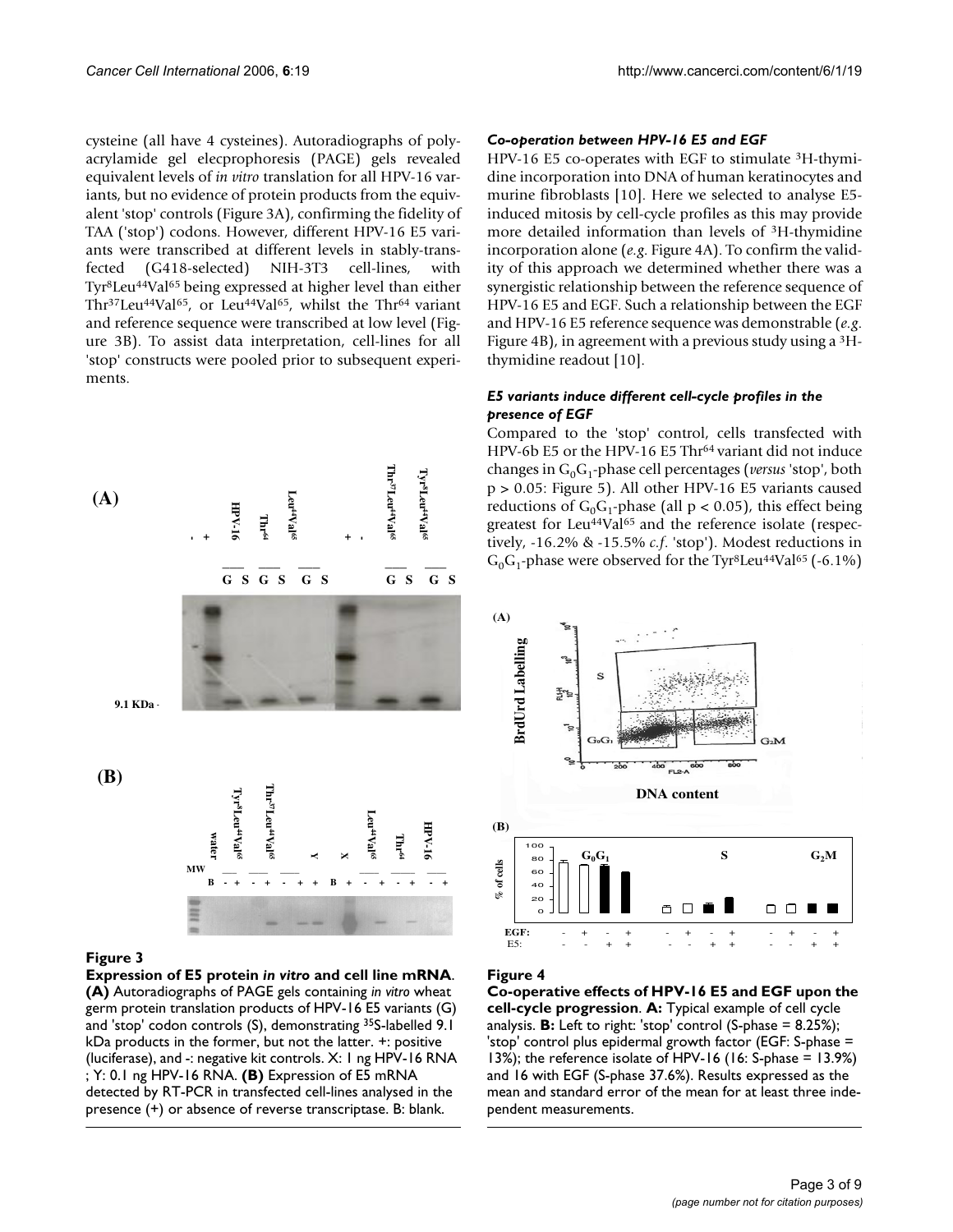

## **Figure 5**

**Effects of E5 variants assayed with EGF upon cellcycle profiles**. Results are expressed as the mean percentage (plus SEM) of cells in different stages of cell-cycling  $(G_0G_1, S & G_2M)$  for each of HPV-16 E5 variant tested (solid bars), HPV-6b E5 (diagonal stripes), 'stop' constructs (open bars). Numbers of experiments: 'stop', n = 21; HPV-6b, n = 6; HPV-16, n = 9; Thr<sup>64</sup>, n = 9; Leu<sup>44</sup>Val<sup>65</sup>, n = 18; Thr<sup>37</sup> Leu<sup>44</sup>Val<sup>65</sup>, n = 6; and, Tyr<sup>8</sup>Leu<sup>44</sup>Val<sup>65</sup>, n = 11.

and Thr<sup>37</sup>Leu<sup>44</sup>Val<sup>65</sup> (-7.4%) variants. The Thr<sup>64</sup> variant had a similar cell-cycle profile to the 'stop'.

Cells containing HPV-6b E5 or the HPV-16 E5 Thr<sup>64</sup> variant resembled the 'stop' in their S-phase profiles (both p > 0.05). Increases in S-phase were high for the reference isolate (+ 17.6% *c.f.* the 'stop') and for the Leu<sup>44</sup>Val<sup>65</sup> variant (+ 12.2%), but lower for Tyr<sup>8</sup>Leu<sup>44</sup>Val<sup>65</sup> (+9.4%) and for Thr<sup>37</sup>Leu<sup>44</sup>Val<sup>65</sup> (+ 6.3%: all p < 0.05). There were also increases in  $G_2M$ -phase percentages for cells containing Leu<sup>44</sup>Val<sup>65</sup> (+ 5.8%: p < 0.05) or Thr<sup>37</sup>Leu<sup>44</sup>Val<sup>65</sup> (+ 2.8%: p > 0.05). Other E5 variants induced insignificant increases of  $G_2M$ -phase percentages (Thr<sup>64</sup> +1.8%; HPV-6b E5, + 1.6%; reference isolate, + 0.6%; and, Tyr<sup>8</sup>Leu<sup>44</sup>Val<sup>65</sup>, + 0.2%: all p > 0.05).

## *E5 variants with increased G2M-phase percentages exhibit increased cell-growth*

Static analyses of cell-cycle profiles can be difficult to interpret as the percentage values are inter-dependent variables. Thus, different cell populations could have identical cell-cycle profiles, but vastly dissimilar growth rates [27,28]. This problem was addressed by determining cellgrowth at 24, 48 and 72 h in media containing EGF and minimal (2% v/v) serum supplement. Cells transfected with Leu<sup>44</sup>Val<sup>65</sup> and Thr<sup>37</sup>Leu<sup>44</sup>Val<sup>65</sup> variants exhibited most growth (Figure 6: both p < 0.02 *versus* the 'stop' at 72 h), whilst the HPV-16 E5 reference isolate induced a smaller increase in cell number (p < 0.05 *versus* the 'stop' at 72 h). Cells containing the Tyr<sup>8</sup>Leu<sup>44</sup>Val<sup>65</sup> and Thr<sup>64</sup> variants, or HPV-6b E5 grew slowly (all, p > 0.05 *versus* the 'stop' at 72 h). Alternate expression of cell-growth as celldoubling times gave equivalent results (e.g. for: Leu<sup>44</sup>Val<sup>65</sup> mean doubling time = 56.6 h; Thr<sup>37</sup>Leu<sup>44</sup>Val<sup>65</sup> = 49 h; and, Tyr8 Leu44Val65= 118 h).

## *Tyr8substitution of HPV-16 E5 is associated with high levels of p21 protein*

HPV-16 E5 can repress p21 transcription [29]. We thus determined levels of p21 and cyclin B1 proteins in cells containing the HPV-16 reference E5 sequence as well as a variant with a high-growth rate (Leu $44$ Va $165$ ) and one with a low-growth rate (Tyr<sup>8</sup>Leu<sup>44</sup>Val<sup>65</sup>). Cells containing Tyr8Leu44Val65 maintained high levels of p21 protein throughout the time course, whereas p21 was much lower in cells containing the reference isolate and, near undetectable for those containing Leu<sup>44</sup>Val<sup>65</sup> (Figure 7). There was also a delay before cyclin B1 could be detected in cells containing  $Tyr<sup>8</sup>Leu<sup>44</sup>Val<sup>65</sup>$  as compared to those stably transfected with the other two E5 proteins. These effects were not artefactual as levels of protein loaded were similar as indicated by the β-actin controls.

## **Discussion**

We demonstrate that the reference isolate of HPV-16 E5 can co-operate with EGF to reduce the percentage of cells in  $G_0G_1$ -phase, increase those in S-phase and increase cellgrowth. HPV-6b E5 exhibited similar though much less marked changes than the HPV-16 E5 reference isolate, in agreement with a previous study [10]. In this report we have examined HPV-16 E5 variant activity under controlled conditions. Indeed, all were transcriptionally expressed under the same (T7) promoter and all had a minimal Kozak sequence [30] inserted around the initial ATG codon to insure equivalent translational efficiency. We have used these constructs to significantly extended previous observations observations on the biologic activity of HPV-16 E5 by analysing: HPV-16 E5 transcription in NIH-3T3 cells; cell-cycle progression; and, cell growth.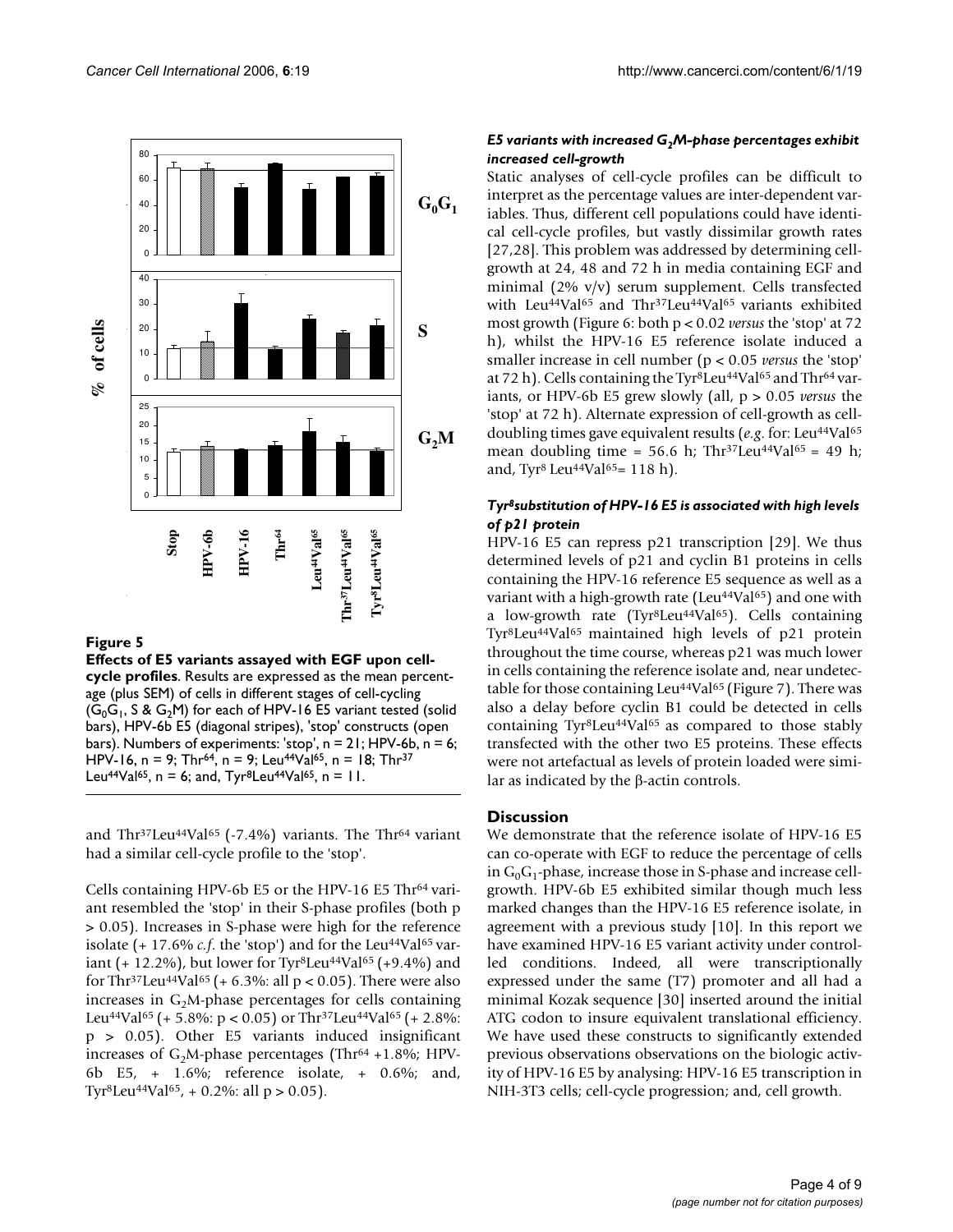

## **Figure 6**

**Cell-growth curves**. Growth curves for cell lines stably transfected with different HPV-16 E5 variants, HPV-6b E5 or HPV-16 'stop'. Dotted lines indicate the initial seeding concentration, the lower graph was added for clarity. Error bars represent the standard error of the mean.

All HPV-16 E5 variants were translated in a cell-free wheat germ expression system equivalently, however, differences in E5 transcription were detected between stably transfected NIH-3T3 variant cell-lines. The HPV-16 E5 reference sequence and the Thr64 variant were transcribed at much lower levels than the other variants. Analysis of cellgrowth curves indicated that those with low levels of mRNA were also those which were slower-growing (HPV-16 reference and Thr64) and had lower percentages of cells in G<sub>2</sub>M phase. In contrast for those transcribed to similar levels in NIH-3T3 cells, the Leu<sup>44</sup>Val<sup>65</sup> and the Leu<sup>44</sup>Val<sup>65</sup> and Thr<sup>37</sup>Leu<sup>44</sup>Val<sup>65</sup> variants exhibited high growth but, this was not the case for Tyr<sup>8</sup>Leu<sup>44</sup>Val<sup>65</sup>. These data suggest that whilst the addition of Thr<sup>37</sup> to the Leu<sup>44</sup>Val<sup>65</sup> backbone is neutral, addition of Tyr<sup>8</sup> is detrimental to cellgrowth.

All HPV-16 E5 constructs - aside from Thr<sup>64</sup> variant caused a fall in the percentage of cells in  $G_0G_1$ -phase and an increase in S-phase, indicating that these variant E5 proteins stimulate passage through the  $G_1/S$  cell-cycle checkpoint. Such an increase in the proportion of cells in S-phase may be advantageous to HPV-16, permitting it to increase the number of viral copies *per* cell prior to division.

The HPV-16 E5 Leu<sup>44</sup>Val<sup>65</sup> and Thr<sup>37</sup>Leu<sup>44</sup>Val<sup>65</sup>variants, had greatest percentages of cells in  $G_2M$ -phase and in greatest cell-growth. This biological activity may help explain why these particular E5 (*i.e*. RFLP pattern 2) vari-



## Figure 7 **Effect of different variants upon p21 and cyclin B expression**. Expression of p21 and cyclin B proteins over an 18 h period as determined in western blot experiments using

β-actin levels as loading controls.

ants are most prevalent  $(\sim 70\%)$  amongst wild populations of HPV-16 in inner-city London and most strongly associated with the presence of cervical lesions [24]. In contrast, the Tyr<sup>8</sup>Leu<sup>44</sup>Val<sup>65</sup> variant (which induced low cell growth) is an RFLP pattern 5 variant which is detected rarely amongst patients with lesions. Interestingly, the HPV-16 E5 RFLP pattern 2 HPV-16 E5 variants also co-segregate with nucleotide variation in the long control region that results in enhanced viral transcription *via* co-operation with the human POU transcription factor Brn3A [31].

The Leu<sup>44</sup> Val<sup>65</sup> substitutions may act to improve the structural integrity of E5 protein as both are α-helix stabilisers, whereas isoleucine (present at both sites in the reference isolate) is a helix destabiliser [32]. However, comparison of computer-predicted transmembrane regions [33] of the reference and Leu<sup>44</sup>Val<sup>65</sup> variant did not reveal significant differences (data not shown). Another possibility is that the Iso→Val65 change may enhance the activity of two putative E5 functional domains: the voltage gating motif (55Ser-x-x-Arg-x-x-x-x-x-Iso-**Iso65**-Phe-Val-x-x-Pro-x-x-Leux-x-x-His77: [34]), present in the HPV-16 E5 reference isolate and all reported mammalian connexins; and, the proposed binding site for 16 kDa ATPase (aa 54–78: [2]). Conversely, another E5 variant with an adjacent change at position 64 (Thr<sup>64</sup> variant) exhibited an impoverished biological activity, confounding E5-induced mitogenesis at the  $G_0/G_1$  checkpoint.

At least three EGF-independent E5 pathways exist (Figure 1), most notable being the transcriptional repression of p21 by E5 directly [35] or, indirectly, *via* E5 induction of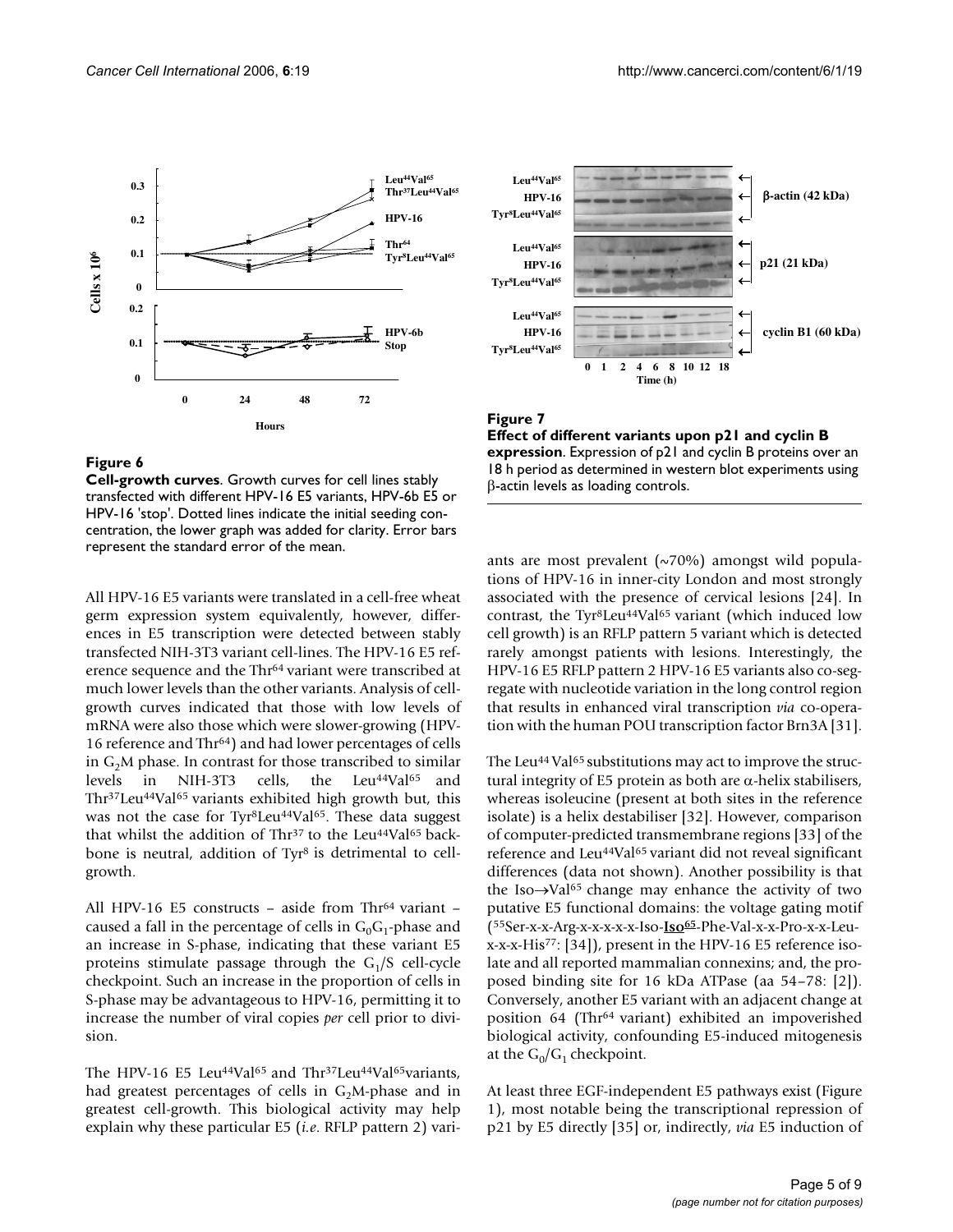*c-jun* [27,35]. The fact that cells containing the Tyr8Leu44Val65 variant had the highest levels of p21 protein implies that the serine usually present at residue 8 may play an essential role in p21 repression. As the reference isolate and the Leu<sup>44</sup>Val<sup>65</sup> variant respectively exhibited an intermediate and low level of p21 expression it could also be inferred that residues 44 and 65 may also be involved in p21 repression.

Accumulation of high levels of p21 protein in cells containing the Tyr8Leu44Val65 variant is also likely to effect cell-growth by up-regulating apoptosis. Indirect evidence for this was observed in the cell-growth assays: at 24 h numbers of Tyr8Leu44Val65 containing cells had fallen to 67% of the seeding concentration (100%), in contrast those containing Leu<sup>44</sup>Val<sup>65</sup> variant increased to 137% (data not shown). These differences were even more marked at 48 h: Tyr<sup>8</sup>Leu<sup>44</sup>Val<sup>65</sup> cells were down to 54%, whereas cells containing Leu<sup>44</sup>Val<sup>65</sup> had nearly doubled  $(190\%)$ .

We also observed a reciprocal association between the levels of p21 and cyclin B1, this has been reported by others in several cell-systems and may represent a direct inhibitory effect of p21 upon cyclin-B1 biosynthesis [36,37]. Unlike the Tyr<sup>8</sup>Leu<sup>44</sup>Val<sup>65</sup> variant, insertion of a threonine (at position 64) into the Leu<sup>44</sup>Val<sup>65</sup> backbone appeared to have no marked effect.

## **Conclusion**

Using naturally-occurring amino acid sequence variants of HPV-16 E5 we have demonstrated that: (i) introduction of Thr64 into the reference E5 sequence abrogates mitogenic activity most probably through low levels of transcription; (ii) combined substitution of  $Leu<sup>44</sup>Val<sup>65</sup>$ into the E5 reference backbone significantly enhances cell-cycle progression and cell-growth; (iii) addition of Thr<sup>37</sup> to the Leu<sup>44</sup>Val<sup>65</sup> variant had little effect upon mitogenic activity; and, (iv) inclusion of  $Tyr<sup>8</sup>$  into the Leu44Val65 backbone severely inhibited E5 growth and E5 repression of p21 expression. These effects of HPV-16 E5 amino acid changes upon mitosis may – in part – help to explain why Leu<sup>44</sup>Val<sup>65</sup> HPV-16 E5 variants are most prevalent in 'wild' viral populations in the UK. Thus we suggest amino acids 8 and 64 are critical for the mitogenic activity of HPV-16 E5.

#### **Methods** *HPV samples*

HPV-16 E5 variants isolated from clinical samples: Ted (Leu44Val65, EMBL accession number AJ244882), 9785 (Thr37Leu44Val65, AJ44863) and Twp3 (Thr64, AJ244840) [24] were studied. Permission for the collection of clinical specimens was provided by the Research Ethics Committee of St Thomas' Hospital. In addition, E5 DNA from: HPV-16 containing CaSki cells (Tyr8Leu44Val65, AJ24481); the reference isolate of HPV-16 [25,26]; and, from the low cancer-risk virus HPV-6b were investigated.

## *Construction of recombinant DNA expression vectors*

HPV-16 E5 genes were amplified in polymerase chain reactions (PCR) using *rTth*™ DNA polymerase in two separate reactions, so that E5 open reading frames (ORF) between nucleotides (nt) 3866 and 4077 (encoding E5 amino acids 6–76) were obtained. The first PCR utilised an upstream primer (GGA3836GCTAGCTCACCATGGCAAATCTTGATA3865) which included an artificial *Nhe*-1 cut site (underlined) and a minimal Kozak sequence [30] (3847ACCATGG3853) this motif was incorporated to promote equivalent translational efficiency for all constructs and introduces an artificial alanine residue at codon position two). The second PCR used a 5' primer (<sup>3836</sup>GGAGCTAG CTCACCATGGCATAACTTGATA3865) that also contained a 'stop' signal (underlined): both PCRs utilised the same downstream primer which encoded an artificial *Bam*H1 site (4110TACAGGATCCTTATG TAATTAAAAAGCGT GCATG4078). E5 PCR products were ligated into the *Nhe*1 and *Bam*H1 sites of *pc*DNA3.1*Myc*-His (Invitrogen Ltd.). The E5 open reading frame (ORF) of HPV-6b E5 was also PCR amplified (using the upstream primer: 4103TACTATATTGTTGCTAGCCCACCATGGTGCTAA4135 and downstream, 4366TACAAATATAAAAAACGGGG ATCCCTAATTCATAT4332) and cloned using the same strategy. Plasmids were transformed into *E. Coli* JM109 cells and selected by ampicillin resistance. Positive colonies were screened by PCR and then sequenced to confirm the identity of the DNA inserts.

## *In vitro translation*

A cell-free wheat-germ expression assay (Promega Ltd.) was used to determine protein translation of T7 mRNA transcripts with individual reactions supplemented with 5 μl of 35S-labelled cysteine (1 Ci/l: Amersham International Ltd.). Radiolabelled cysteine was selected since all HPV-16 E5 variants contain 4 cysteine residues. Proteins were subjected to PAGE (below) and radioactivity detected by autoradiography.

## *Preparation of stable NIH-3T3 cells expressing HPV E5 mRNA*

NIH-3T3 cells (ATCC Ltd.) were maintained in Dulbecco's minimum essential medium supplemented with 40 mM L-glutamine, 2 × 106 U/l benzyl-penicillin, 2 g/l streptomycin sulphate (DMEM) and  $10\%$  (v/v) fetal calf serum (DMEM/FCS), in a humidified atmosphere of 5%  $(v/v)$ carbon dioxide in air. Cells were transfected with E5 containing plasmids using Lipofectin™ and grown in DMEM/ FCS containing 1 g/l of G418 for 3 weeks (a dose cytotoxic for non-transfected NIH-3T3 cells within one week). Indi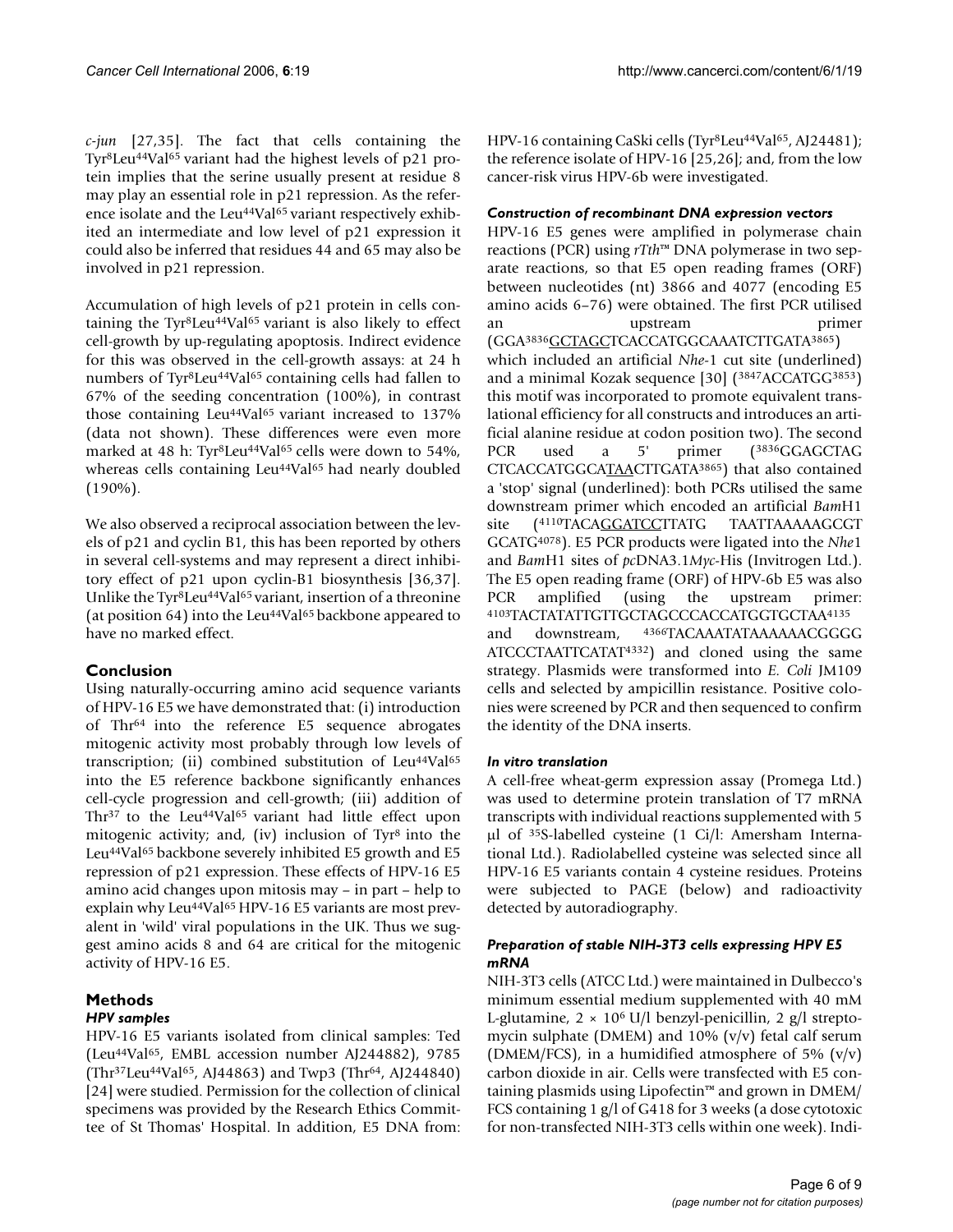vidual colonies of G418-selected cells were isolated and expanded in DMEM/FCS containing G418 to produce cell-lines for each variant. Individual cell-lines for each 'stop' construct were pooled. Variant cell-lines and the 'stop pool' were tested intermittently for mycoplasma infections: all were negative. Cell lines were tested for E5 mRNA expression using an adaption of the method described by Biswas *et al*. [5]. Briefly reverse transcriptase (RT) reactions were primed using the HPV-16 E5 downstream primer (4110TACAGGATCCTTATGTA ATTAAAAAGCGTGCAT4078) with Moloney murine leukemia virus reverse transcriptase then samples were subjected to a nested PCR using internal primers located within the E5 ORF [5].

## *Cell-cycle analyses*

NIH-3T3 cells transfected with HPV-16 variants, HPV-16 'stop', or HPV-6b were seeded at  $0.1 \times 10^6$  cells in 5 ml of DMEM/FCS (containing no G418) into 25 cm<sup>3</sup> flasks. Cells were serum-starved for 24 h in DMEM, media was then replaced with fresh DMEM with (or without) recombinant human EGF (20 μg/l: Boehringer-Mannheim Ltd.) and cells incubated for a further 24 h. Bromo-deoxyuridine (BrdUrd: 10 μM in DMEM) were added and cells washed twice by centrifugation through 10 ml of Dulbecco's phosphate buffered saline (PBS) for 5 min at 200 g at room temperature (rt) and then fixed with 2 ml of icecold aqueuous 70% (v/v) ethanol. Fixative was removed and cells incubated in 1 ml of 0.1 M HCl containing 1 g/l pepsin for 12 min at 37°C. Reactions were halted by centrifugation (as above) through, and re-suspension in, PBS. Murine monoclonal anti-BrdUrd Ig $G_1$  heavy and kappa light chains (Becton-Dickenson Ltd: 250 μl per litre of PBS which contained 0.5% [v/v] Tween-20™ and 1% [v/v] FCS) was added for 1 h at rt, cells were washed with PBS and then incubated for 30 min at rt in the dark with fluorosceine-isothiocyanate (FITC) labelled Fab<sub>2</sub> fragments of rabbit anti-mouse immunoglobulin (Dako Ltd.) at rt. After a further wash in PBS cells were re-suspended in, and stained with, 1 ml of propidium iodide/RNAse solution (50 g propidium iodide and 200 g RNAse/l PBS) for 15 min at rt before analysis on a Becton-Dickenson flow cytometer (FACSCalibur™). Data from 10,000 events (*i.e*. stained cells) were analysed (for a minimum of four times) for each reading after separation of single intact nuclei from debris and cell-clumps by gating on an FL2 area/width plot. Cells were then characterised on the basis of detection of green (FITC) and red (propidium iodide) fluorescence.

## *Cell-growth*

Cells were grown in 2% (v/v) in DMEM containing 2% (v/ v) fetal calf serum, supplemented with EGF (20 μg/l), after seeding at a density of  $0.1 \times 10^6$  cells in 20 cm<sup>3</sup> Petri dishes. Cells were fed daily with fresh media containing EGF and cultures harvested at 24, 48 and 72 h by detachment from Petri dishes by exposure to Versene (5 ml for 2 min at 37°C). One millilitre of DMEM/FCS was added to inactivate the trypsin then cells were pelleted by centrifugation (200 g for 15 min at rt). Cell pellets were re-suspended in DMEM/FCS and viable cell numbers determined immediately by trypan-blue exclusion staining [38].

## *Western blots*

NIH-3T3 cells  $(0.1 \times 10^6 \text{ cells in } 5 \text{ ml of DMEM/FCS con$ taining no  $G418$ ) into 20 cm<sup>3</sup> Petri dishes and left overnight. Cells were serum-starved for 24 h in DMEM, grown in DMEM supplemented with EGF (as above), then harvested over an 18 h period. Cells were lysed by suspension in RIPA buffer and cellular debris removed by centrifugation at 10,000 g for 30 sec at rt. Protein concentrations were determined using a commercial assay (BioRad Ltd.) and adjusted to enable 5 μg of total protein to be added to each well of a PAGE gel. Cellular proteins were subjected to PAGE under reducing conditions through a 4–12% Tris/glycine gradient gel (Novex Ltd.) and blotted onto Hybond-P™ membranes (Amersham International Ltd.). Each blot was next cut into strips containing the proteins of interest: cyclin B1 (60 kDa), β-actin (42 kDa) and p21 (21 kDa). Strips were blocked overnight at rt using 5% (w/ v) dried milk powder (Marvel™, Premier Brands UK Ltd.) in Tris-buffered saline/Tween™ (20 mM Tris [hydroxymethyl]-amino methane; 0.2 M sodium chloride and 0.1% [v/v] Tween-20™, pH 7.5: TBS-T).

Blot strips were washed three times with TBS-T then incubated for 1 h at rt with rabbit anti-β-actin (1/1000 dilution), mouse anti-p21 (2.5 mg/l) or, mouse anti-cyclin B1 (2 mg/l: Pharminogen Ltd.) antibodies. After two washes in TBS-T strips were immersed in the appropriate horseradish peroxidase-labelled secondary antibody (sheep anti-mouse immunoglobulin or donkey anti-rabbit immunoglobulin: Amersham International Ltd. each at a dilution of  $1/250$ ) for 1 h at rt. Bound antibody was detected using an ECL-plus™ chemiluminescence kit and ECL Hyperfilm™ (Amersham International Ltd.).

## *Statistical analyses*

Students' t-tests were used to assist the interpretation of data.

## **Abbreviations**

ATCC, American type culture collection; BrdUrd, Bromodeoxyuridine; DMEM, Dulbecco's minimal essential medium; EGF, epidermal growth factor; EGFr, epidermal growth factor receptor; EMBL, European molecular biology laboratory; FACS, Fluorescence activated cell sorting; FCS, fetal calf serum; FITC, Fourosceine isothiocyanate; HPV, human papillomavirus; KDa, Kilo Daltons; ORF,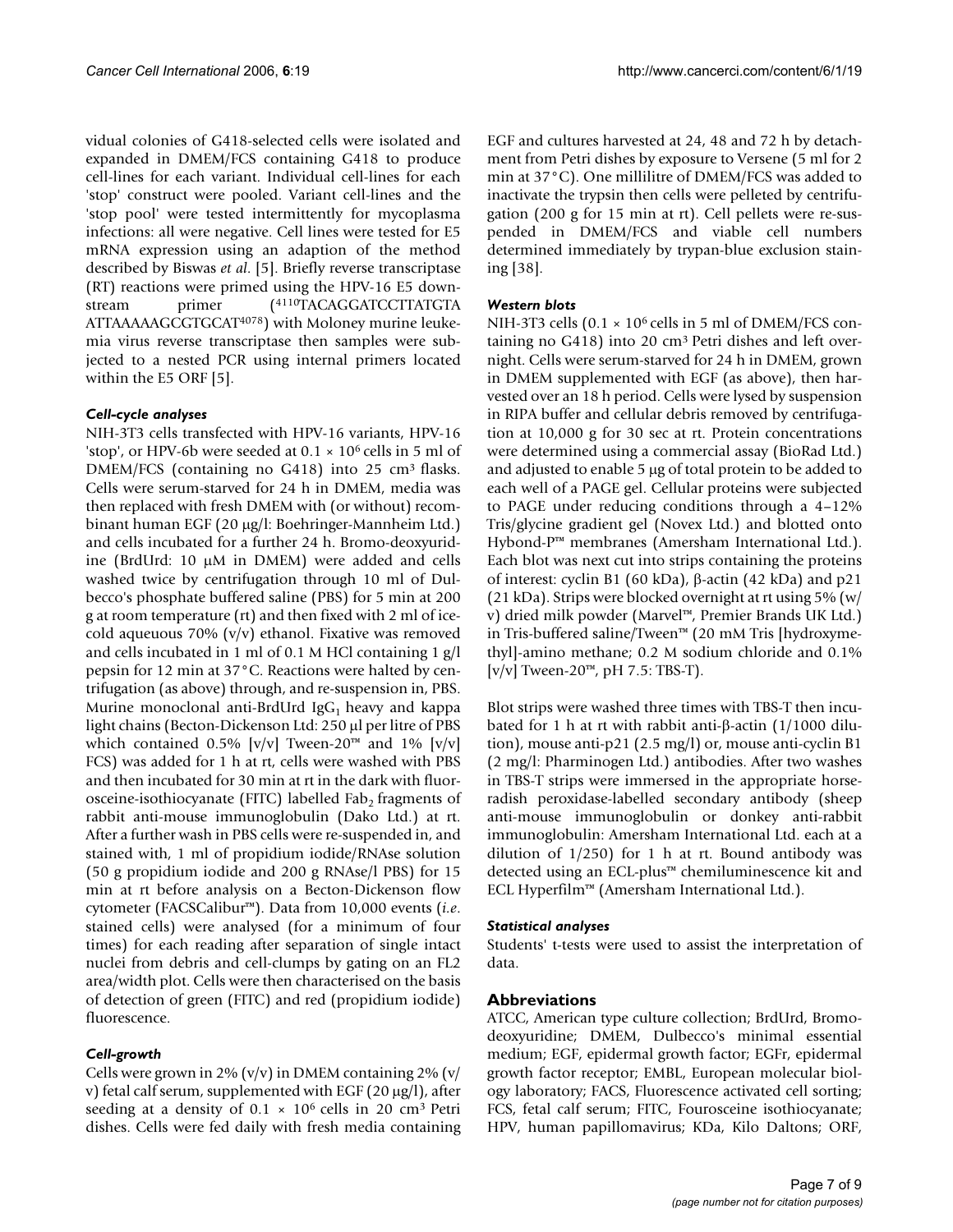Open reading frame; PAGE, Polyacrylamide gel electrophoresis; PBS, Dulbecco's phosphate buffered saline; PCR, Polymerase chain reaction; RIPA, Radio-immunoprecipitation assay; rt, Room temperature; RT, Reverse transcriptase;

*rtTh*, Recombinant thermostable Thermus thermophilus DNA polymerase; TBS, Tris buffered saline; TBS-T, TBS-Tween ™; UK, United Kingdom.

## **Competing interests**

The author(s) declare that they have no competing interests.

## **Authors' contributions**

RN prepared samples, PCR amplifications and DNA sequencing. CM designed and perfected the PCRs and assisted in data analyses. BK oversaw the molecular biological approach to this project and assisted with data analyses. JC devised the research and assisted with the data analyses. JMB directed the cell-cloning, cell-growth and cell-cycle analyses.

## **Acknowledgements**

We wish to thank The Richard Dimbleby Cancer Fund and of Guy's and St Thomas' Hospitals Charity for financial support. We wish to thank Ms. R. Gilchrist for expert technical assistance and advice on the analyses of cellcycling experiments.

## **References**

- 1. Adam JL, Briggs MW, McCance DJ: **[A mutagenic analysis of the](http://www.ncbi.nlm.nih.gov/entrez/query.fcgi?cmd=Retrieve&db=PubMed&dopt=Abstract&list_uids=10873774) [E5 protein of human papillomavirus type 16 reveals that E5](http://www.ncbi.nlm.nih.gov/entrez/query.fcgi?cmd=Retrieve&db=PubMed&dopt=Abstract&list_uids=10873774) binding to the vacuolar H+-ATPase is not sufficient for biological activity, using mammalian and yeast expression sys[tems.](http://www.ncbi.nlm.nih.gov/entrez/query.fcgi?cmd=Retrieve&db=PubMed&dopt=Abstract&list_uids=10873774)** *Virology* 2000, **272:**315-325.
- 2. Rodriguez MI, Finbow ME, Alonso A: **[Binding of human papillo](http://www.ncbi.nlm.nih.gov/entrez/query.fcgi?cmd=Retrieve&db=PubMed&dopt=Abstract&list_uids=10949926)[mavirus 16 E5 to the 16 kDa subunit c \(proteolipid\) of the](http://www.ncbi.nlm.nih.gov/entrez/query.fcgi?cmd=Retrieve&db=PubMed&dopt=Abstract&list_uids=10949926) vacuolar H+-ATPase can be dissociated from the E5-medi[ated epidermal growth factor receptor overactivation.](http://www.ncbi.nlm.nih.gov/entrez/query.fcgi?cmd=Retrieve&db=PubMed&dopt=Abstract&list_uids=10949926)** *Oncogene* 2000, **19:**3727-3732.
- 3. Stoler MH, Rhodes CR, Whitbeck A, Wolinsky SM, Chow LT, Broker TR: **Human papillomavirus type 16 and 18 gene expression in cervical neoplasias.** *Human Pathol* 1992, **23:**117-127.
- 4. Kell B, Jewers RJ, Cason J, Pakarian F, Kaye JN, Best JM: **[Detection](http://www.ncbi.nlm.nih.gov/entrez/query.fcgi?cmd=Retrieve&db=PubMed&dopt=Abstract&list_uids=8077947) [of E5 oncoprotein in human papillomavirus type 16-positive](http://www.ncbi.nlm.nih.gov/entrez/query.fcgi?cmd=Retrieve&db=PubMed&dopt=Abstract&list_uids=8077947) cervical scrapes using antibodies raised to synthetic pep[tides.](http://www.ncbi.nlm.nih.gov/entrez/query.fcgi?cmd=Retrieve&db=PubMed&dopt=Abstract&list_uids=8077947)** *J Gen Virol* 1994, **75:**2451-2456.
- 5. Biswas C, Kell B, Mant C, Jewers RJ, Cason J, Muir P, Raju KS, Best JM: **[Detection of human papillomavirus type 16 early-gene](http://www.ncbi.nlm.nih.gov/entrez/query.fcgi?cmd=Retrieve&db=PubMed&dopt=Abstract&list_uids=9163482) [transcription by reverse transcription-PCR is associated](http://www.ncbi.nlm.nih.gov/entrez/query.fcgi?cmd=Retrieve&db=PubMed&dopt=Abstract&list_uids=9163482)** [with abnormal cervical cytology.](http://www.ncbi.nlm.nih.gov/entrez/query.fcgi?cmd=Retrieve&db=PubMed&dopt=Abstract&list_uids=9163482) **35:**1560-1564.
- Hsieh CH, Tsao YP, Wang CH, Han CP, Chang JL, Lee JY, Chen SL: **[Sequence variants and functional analysis of human papillo](http://www.ncbi.nlm.nih.gov/entrez/query.fcgi?cmd=Retrieve&db=PubMed&dopt=Abstract&list_uids=11205117)[mavirus type 16 E5 gene in clinical specimens.](http://www.ncbi.nlm.nih.gov/entrez/query.fcgi?cmd=Retrieve&db=PubMed&dopt=Abstract&list_uids=11205117)** *Arch Virol* 2000, **145:**2273-2284.
- 7. Conrad M, Bubb VJ, Schlegel R: **[The human papillomavirus type](http://www.ncbi.nlm.nih.gov/entrez/query.fcgi?cmd=Retrieve&db=PubMed&dopt=Abstract&list_uids=7690419) [6 and 16 E5 proteins are membrane-associated proteins](http://www.ncbi.nlm.nih.gov/entrez/query.fcgi?cmd=Retrieve&db=PubMed&dopt=Abstract&list_uids=7690419) which associate with the 16-kilodalton pore-forming protein.** *J Virol* 1993, **67:**6170-6178.
- 8. Conrad M, Goldstein D, Andersson T, Schlegel R: **[The E5 protein](http://www.ncbi.nlm.nih.gov/entrez/query.fcgi?cmd=Retrieve&db=PubMed&dopt=Abstract&list_uids=7909971) [of HPV-6, but not HPV-16, associates efficiently with cellular](http://www.ncbi.nlm.nih.gov/entrez/query.fcgi?cmd=Retrieve&db=PubMed&dopt=Abstract&list_uids=7909971) [growth factor receptors.](http://www.ncbi.nlm.nih.gov/entrez/query.fcgi?cmd=Retrieve&db=PubMed&dopt=Abstract&list_uids=7909971)** *Virology* 1994, **200:**796-800.
- 9. Hwang ES, Nottoli T, DiMaio D: **[The HPV16 E5 protein: expres](http://www.ncbi.nlm.nih.gov/entrez/query.fcgi?cmd=Retrieve&db=PubMed&dopt=Abstract&list_uids=7645215)[sion, detection, and stable complex formation with trans](http://www.ncbi.nlm.nih.gov/entrez/query.fcgi?cmd=Retrieve&db=PubMed&dopt=Abstract&list_uids=7645215)[membrane proteins in COS cells.](http://www.ncbi.nlm.nih.gov/entrez/query.fcgi?cmd=Retrieve&db=PubMed&dopt=Abstract&list_uids=7645215)** *Virology* 1995, **211:**227-233.
- 10. Straight SW, Hinkle PM, Jewers RJ, McCance DJ: **[The E5 oncopro](http://www.ncbi.nlm.nih.gov/entrez/query.fcgi?cmd=Retrieve&db=PubMed&dopt=Abstract&list_uids=8392596)[tein of human papillomavirus type 16 transforms fibroblasts](http://www.ncbi.nlm.nih.gov/entrez/query.fcgi?cmd=Retrieve&db=PubMed&dopt=Abstract&list_uids=8392596) and effects the downregulation of the epidermal growth fac[tor receptor in keratinocytes.](http://www.ncbi.nlm.nih.gov/entrez/query.fcgi?cmd=Retrieve&db=PubMed&dopt=Abstract&list_uids=8392596)** *J Virol* 1993, **67:**4521-4532.
- 11. Straight SW, Herman B, McCance DJ: **[The E5 oncoprotein of](http://www.ncbi.nlm.nih.gov/entrez/query.fcgi?cmd=Retrieve&db=PubMed&dopt=Abstract&list_uids=7707548) [human papillomavirus type 16 inhibits the acidification of](http://www.ncbi.nlm.nih.gov/entrez/query.fcgi?cmd=Retrieve&db=PubMed&dopt=Abstract&list_uids=7707548) [endosomes in human keratinocytes.](http://www.ncbi.nlm.nih.gov/entrez/query.fcgi?cmd=Retrieve&db=PubMed&dopt=Abstract&list_uids=7707548)** *J Virol* 1995, **69:**3185-3192.
- 12. Ashby AD, Meagher L, Campo MS, Finbow ME: **[E5 transforming](http://www.ncbi.nlm.nih.gov/entrez/query.fcgi?cmd=Retrieve&db=PubMed&dopt=Abstract&list_uids=11562529) [proteins of papillomaviruses do not disturb the activity of](http://www.ncbi.nlm.nih.gov/entrez/query.fcgi?cmd=Retrieve&db=PubMed&dopt=Abstract&list_uids=11562529) [the vacuolar H \(+\)-ATPase.](http://www.ncbi.nlm.nih.gov/entrez/query.fcgi?cmd=Retrieve&db=PubMed&dopt=Abstract&list_uids=11562529)** *J Gen Virol* 2001, **82:**2353-2362.
- 13. Thomsen P, van Deurs B, Norrild B, Kayser BL: **[The HPV16 E5](http://www.ncbi.nlm.nih.gov/entrez/query.fcgi?cmd=Retrieve&db=PubMed&dopt=Abstract&list_uids=11146554) [oncogene inhibits endocytic trafficking.](http://www.ncbi.nlm.nih.gov/entrez/query.fcgi?cmd=Retrieve&db=PubMed&dopt=Abstract&list_uids=11146554)** *Oncogene* 2000, **19:**6023-6032.
- <span id="page-7-0"></span>14. Ahn NG, Seger R, Bratlien RL, Dieltz CD, Tonks NK, Krebs EG: **Multiple components in an epidermal growth factor-stimulated protein kinase cascade.** *In vitro* **[activation of a myelin basic](http://www.ncbi.nlm.nih.gov/entrez/query.fcgi?cmd=Retrieve&db=PubMed&dopt=Abstract&list_uids=1705548) [protein/microtubule-associated protein 2 kinase.](http://www.ncbi.nlm.nih.gov/entrez/query.fcgi?cmd=Retrieve&db=PubMed&dopt=Abstract&list_uids=1705548)** *J Biol Chem* 1991, **266:**4220-4227.
- 15. Crews CM, Alessandrini A, Erikson RL: **[The primary structure of](http://www.ncbi.nlm.nih.gov/entrez/query.fcgi?cmd=Retrieve&db=PubMed&dopt=Abstract&list_uids=1411546) [MEK, a protein kinase that phosphorylates the ERK gene](http://www.ncbi.nlm.nih.gov/entrez/query.fcgi?cmd=Retrieve&db=PubMed&dopt=Abstract&list_uids=1411546) [product.](http://www.ncbi.nlm.nih.gov/entrez/query.fcgi?cmd=Retrieve&db=PubMed&dopt=Abstract&list_uids=1411546)** *Science* 1992, **258:**478-480.
- 16. Gardner AM, Vaillancourt RR, Johnson GL: **[Activation of mitogen](http://www.ncbi.nlm.nih.gov/entrez/query.fcgi?cmd=Retrieve&db=PubMed&dopt=Abstract&list_uids=8394352)[activated protein kinase/extracellular signal-regulated](http://www.ncbi.nlm.nih.gov/entrez/query.fcgi?cmd=Retrieve&db=PubMed&dopt=Abstract&list_uids=8394352) kinase kinase by G protein and tyrosine kinase oncoproteins.** *J Biol Chem* 1993, **268:**17896-17901.
- 17. Alessi DR, Saito Y, Campbell DG, Cohen P, Sithanandam G, Rapp U, Ashworth A, Marshall CJ, Cowley S: **Identification of the sites in MAP kinase kinase-1 phosphorylated by p74raf-1.** *EMBO J* 1994, **7:**1610-1619.
- 18. Leptak C, Ramon Y, Cajal S, Kulke R, Horwitz BH, Riese DJ II, Dotto GP, DiMaio D: **[Tumorigenic transformation of murine kerati](http://www.ncbi.nlm.nih.gov/entrez/query.fcgi?cmd=Retrieve&db=PubMed&dopt=Abstract&list_uids=1658398)[nocytes by the E5 genes of bovine papillomavirus type 1 and](http://www.ncbi.nlm.nih.gov/entrez/query.fcgi?cmd=Retrieve&db=PubMed&dopt=Abstract&list_uids=1658398) [human papillomavirus type 16.](http://www.ncbi.nlm.nih.gov/entrez/query.fcgi?cmd=Retrieve&db=PubMed&dopt=Abstract&list_uids=1658398)** *J Virol* 1991, **65:**7078-7083.
- 19. Leechanachai P, Banks L, Moreau LF, Matlashewski G: **[The E5 gene](http://www.ncbi.nlm.nih.gov/entrez/query.fcgi?cmd=Retrieve&db=PubMed&dopt=Abstract&list_uids=1311062) [from human papillomavirus type 16 is an oncogene which](http://www.ncbi.nlm.nih.gov/entrez/query.fcgi?cmd=Retrieve&db=PubMed&dopt=Abstract&list_uids=1311062) enhances growth factor-mediated signal transduction to the [nucleus.](http://www.ncbi.nlm.nih.gov/entrez/query.fcgi?cmd=Retrieve&db=PubMed&dopt=Abstract&list_uids=1311062)** *Oncogene* 1992, **7:**19-25.
- 20. Pim D, Collins M, Banks L: **[Human papillomavirus type 16 E5](http://www.ncbi.nlm.nih.gov/entrez/query.fcgi?cmd=Retrieve&db=PubMed&dopt=Abstract&list_uids=1311063) [gene stimulates the transforming activity of the epidermal](http://www.ncbi.nlm.nih.gov/entrez/query.fcgi?cmd=Retrieve&db=PubMed&dopt=Abstract&list_uids=1311063) [growth factor receptor.](http://www.ncbi.nlm.nih.gov/entrez/query.fcgi?cmd=Retrieve&db=PubMed&dopt=Abstract&list_uids=1311063)** *Oncogene* 1992, **7:**27-32.
- 21. Chen SL, Tsao YP, Yang CM, Lin YK, Huang CH, Kuo SW: **[Differen](http://www.ncbi.nlm.nih.gov/entrez/query.fcgi?cmd=Retrieve&db=PubMed&dopt=Abstract&list_uids=7595372)[tial induction and regulation of c-jun, junB, junD and c-fos by](http://www.ncbi.nlm.nih.gov/entrez/query.fcgi?cmd=Retrieve&db=PubMed&dopt=Abstract&list_uids=7595372) [human papillomavirus type 11 E5a oncoprotein.](http://www.ncbi.nlm.nih.gov/entrez/query.fcgi?cmd=Retrieve&db=PubMed&dopt=Abstract&list_uids=7595372)** *J Gen Virol* 1995, **76:**2653-2659.
- 22. Chen SL, Lin YK, Li L-Y, Tsao Y-P, Lo H-Y, Wang W-B, Tsai T-C: **[E5](http://www.ncbi.nlm.nih.gov/entrez/query.fcgi?cmd=Retrieve&db=PubMed&dopt=Abstract&list_uids=8970980) [proteins of human papillomavirus types 11 and 16 transacti](http://www.ncbi.nlm.nih.gov/entrez/query.fcgi?cmd=Retrieve&db=PubMed&dopt=Abstract&list_uids=8970980)[vate the c-fos promoter through the NF1 binding element.](http://www.ncbi.nlm.nih.gov/entrez/query.fcgi?cmd=Retrieve&db=PubMed&dopt=Abstract&list_uids=8970980)** *J Virol* 1996, **70:**8558-8563.
- 23. Chen SL, Huang CH, Tsai TC, Lu KY, Tsao Y-P: **[The regulation](http://www.ncbi.nlm.nih.gov/entrez/query.fcgi?cmd=Retrieve&db=PubMed&dopt=Abstract&list_uids=8678826) [mechanism of c-jun and junB by human papillomavirus type](http://www.ncbi.nlm.nih.gov/entrez/query.fcgi?cmd=Retrieve&db=PubMed&dopt=Abstract&list_uids=8678826) [16 E5 oncoprotein.](http://www.ncbi.nlm.nih.gov/entrez/query.fcgi?cmd=Retrieve&db=PubMed&dopt=Abstract&list_uids=8678826)** *Arch Virol* 1996, **141:**791-800.
- 24. Bible JM, Mant C, Best JM, Kell B, Starkey WG, Raju KS, Biswas C, Muir P, Banatvala JE, Cason J: **[Cervical lesions are associated with](http://www.ncbi.nlm.nih.gov/entrez/query.fcgi?cmd=Retrieve&db=PubMed&dopt=Abstract&list_uids=10811935) [human papillomavirus type 16 intratypic variants that have](http://www.ncbi.nlm.nih.gov/entrez/query.fcgi?cmd=Retrieve&db=PubMed&dopt=Abstract&list_uids=10811935) high transcriptional activity and increased usage of common [mammalian codons.](http://www.ncbi.nlm.nih.gov/entrez/query.fcgi?cmd=Retrieve&db=PubMed&dopt=Abstract&list_uids=10811935)** *J Gen Virol* 2000, **81:**1517-1527.
- 25. Seedorf K, Kraemmer G, Duerst M, Suhai S, Rowekamp WG: **[Human papillomavirus type 16 DNA sequence.](http://www.ncbi.nlm.nih.gov/entrez/query.fcgi?cmd=Retrieve&db=PubMed&dopt=Abstract&list_uids=2990099)** *Virology* 1985, **145:**181-185.
- 26. Halbert CL, Galloway DA: **[Identification of the E5 open reading](http://www.ncbi.nlm.nih.gov/entrez/query.fcgi?cmd=Retrieve&db=PubMed&dopt=Abstract&list_uids=2828656) [frame of human papillomavirus type 16.](http://www.ncbi.nlm.nih.gov/entrez/query.fcgi?cmd=Retrieve&db=PubMed&dopt=Abstract&list_uids=2828656)** *J Virol* 1988, **62:**1071-1075.
- 27. Gilchrist R, Lomax ME, Camplejohn RS: **[The need for dynamic](http://www.ncbi.nlm.nih.gov/entrez/query.fcgi?cmd=Retrieve&db=PubMed&dopt=Abstract&list_uids=10371300) [methods for measuring cell cycle perturbations: a study in](http://www.ncbi.nlm.nih.gov/entrez/query.fcgi?cmd=Retrieve&db=PubMed&dopt=Abstract&list_uids=10371300) radiation-treated lymphoblastoid cell lines of varying p53 [status.](http://www.ncbi.nlm.nih.gov/entrez/query.fcgi?cmd=Retrieve&db=PubMed&dopt=Abstract&list_uids=10371300)** *Cell Prolif* 1999, **32:**15-24.
- 28. Quinn CM, Wright NA: **[The clinical assessment of proliferation](http://www.ncbi.nlm.nih.gov/entrez/query.fcgi?cmd=Retrieve&db=PubMed&dopt=Abstract&list_uids=2181096) [and growth in human tumours: evaluation of methods and](http://www.ncbi.nlm.nih.gov/entrez/query.fcgi?cmd=Retrieve&db=PubMed&dopt=Abstract&list_uids=2181096) [applications as prognostic variables.](http://www.ncbi.nlm.nih.gov/entrez/query.fcgi?cmd=Retrieve&db=PubMed&dopt=Abstract&list_uids=2181096)** *J Pathol* 1990, **160:**93.
- 29. Tsao YP, Li LY, Tsai TC, Chen SL: **[Human papillomavirus type 11](http://www.ncbi.nlm.nih.gov/entrez/query.fcgi?cmd=Retrieve&db=PubMed&dopt=Abstract&list_uids=8892872) [and 16 E5 represses p21\(WafI/SdiI/CipI\) gene expression in](http://www.ncbi.nlm.nih.gov/entrez/query.fcgi?cmd=Retrieve&db=PubMed&dopt=Abstract&list_uids=8892872) [fibroblasts and keratinocytes.](http://www.ncbi.nlm.nih.gov/entrez/query.fcgi?cmd=Retrieve&db=PubMed&dopt=Abstract&list_uids=8892872)** *J Virol* 1996, **70:**7535-7539.
- 30. Kozak M: **[At least six nucleotides preceding the AUG initiator](http://www.ncbi.nlm.nih.gov/entrez/query.fcgi?cmd=Retrieve&db=PubMed&dopt=Abstract&list_uids=3681984) [codon enhance translation in mammalian cells.](http://www.ncbi.nlm.nih.gov/entrez/query.fcgi?cmd=Retrieve&db=PubMed&dopt=Abstract&list_uids=3681984)** *J Mol Biol* 1987, **196:**947-950.